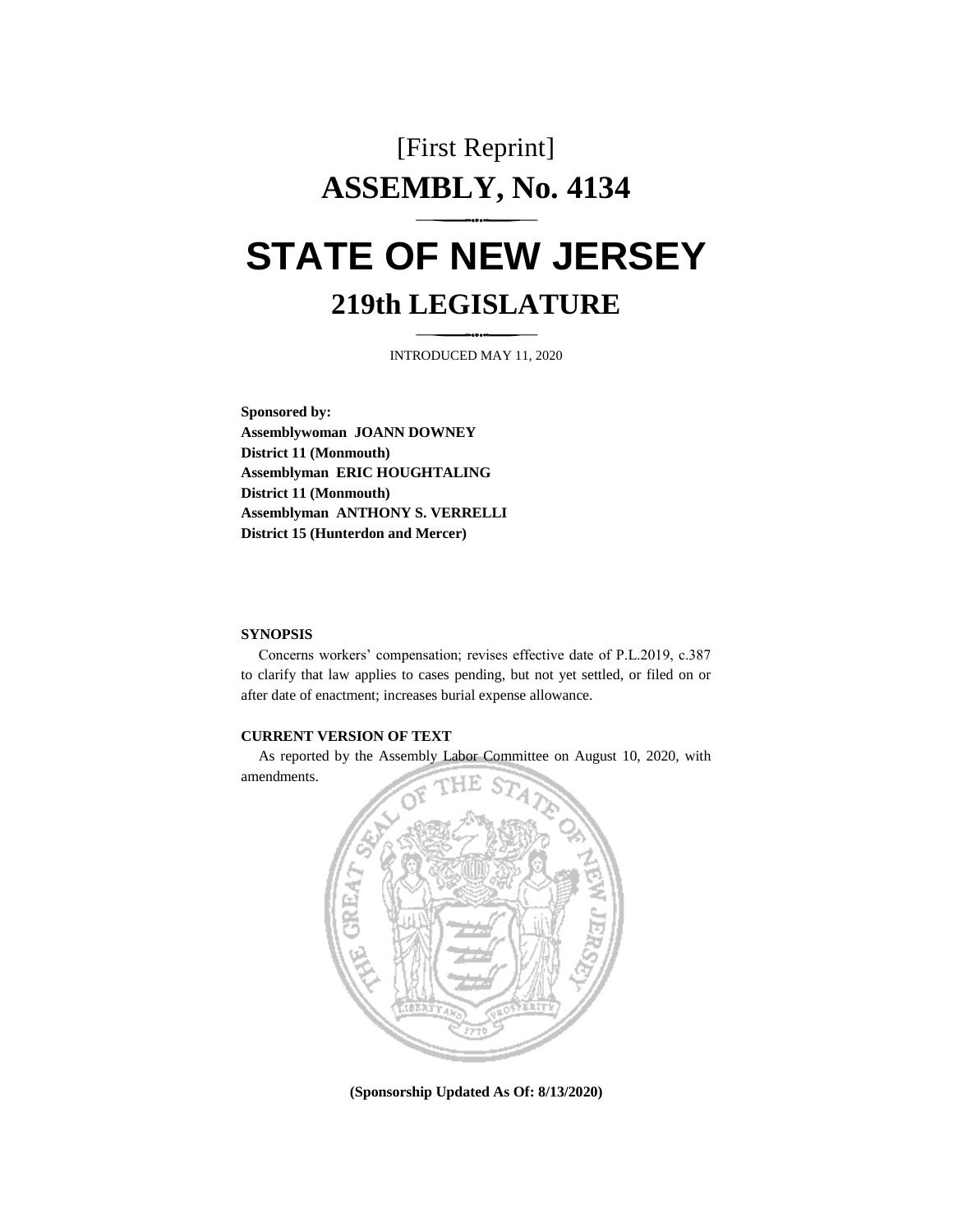### **A4134** [1R] DOWNEY, HOUGHTALING

```
1 AN ACT concerning workers' compensation and amending P.L.2019,
 2 c.387 \frac{1}{2} and R.S.34:15-13<sup>1</sup>.
 3 
 4 BE IT ENACTED by the Senate and General Assembly of the State 
 5 of New Jersey:
 6 
 7 1. Section 2 of P.L.2019, c.387 is amended to read as follows: 
 8 2. [This act] P.L.2019, c.387 shall take effect immediately,
 9 and shall apply to all pending traumatic accident claims or 
10 occupational disease or injury cases which have not yet been 
11 adjudicated by a Judge of Workers Compensation or approved for 
12 settlement under R.S.34:15-22 on or after the date of enactment of 
13 P.L.2019, c.387. P.L.2019, c.387 shall not be applicable to cases 
14 which have been reopened by an Application to Modify a Formal 
15 Award pursuant to R.S.34:15-27. 
16 (cf: P.L.2019, c.387, s.2) 
17 
18 <sup>1</sup>2. R.S. 34:15-13 is amended to read as follows:
19 34:15-13. Except as hereinafter provided, in case of death, 
20 compensation shall be computed, but not distributed, on the 
21 following basis: 
22 a. For one or more dependents, 70% of wages. 
23 b. (Deleted by amendment, P.L.2003, c.253). 
24 c. (Deleted by amendment, P.L.2003, c.253). 
25 d. (Deleted by amendment, P.L.2003, c.253). 
26 e. (Deleted by amendment, P.L.2003, c.253). 
27 f. The term "dependents" shall apply to and include any or all 
28 of the following who are dependent upon the deceased at the time of 
29 accident or the occurrence of occupational disease, or at the time of 
30 death, namely: husband, wife, parent, stepparents, grandparents, 
31 children, stepchildren, grandchildren, child in esse, posthumous 
32 child, illegitimate children, brothers, sisters, half brothers, half 
33 sisters, niece, nephew. Legally adopted children shall, in every 
34 particular, be considered as natural children. Dependency shall be 
35 conclusively presumed as to the decedent's spouse and to any 
36 natural child of a decedent under 18 years of age or, if enrolled as a 
37 full-time student, under 23 years of age, who was actually a part of 
38 the decedent's household at the time of the decedent's death. Every 
39 provision of this article applying to one class shall be equally 
40 applicable to the other, except for the surviving spouses of members 
41 of the State Police or members of fire or police departments or 
42 forces who die in line of duty. Should any dependent of a deceased 
43 employee die during the period covered by such weekly payments 
44 the right of such dependent to compensation under this section shall
```
**EXPLANATION** – Matter enclosed in bold-faced brackets  $\left[\begin{smallmatrix} \text{thus} \end{smallmatrix}\right]$  in the above bill is **not enacted and is intended to be omitted in the law.** 

 **Matter underlined thus is new matter.** 

<sup>1</sup>**Assembly ALA committee amendments adopted August 10, 2020.** 

**Matter enclosed in superscript numerals has been adopted as follows:**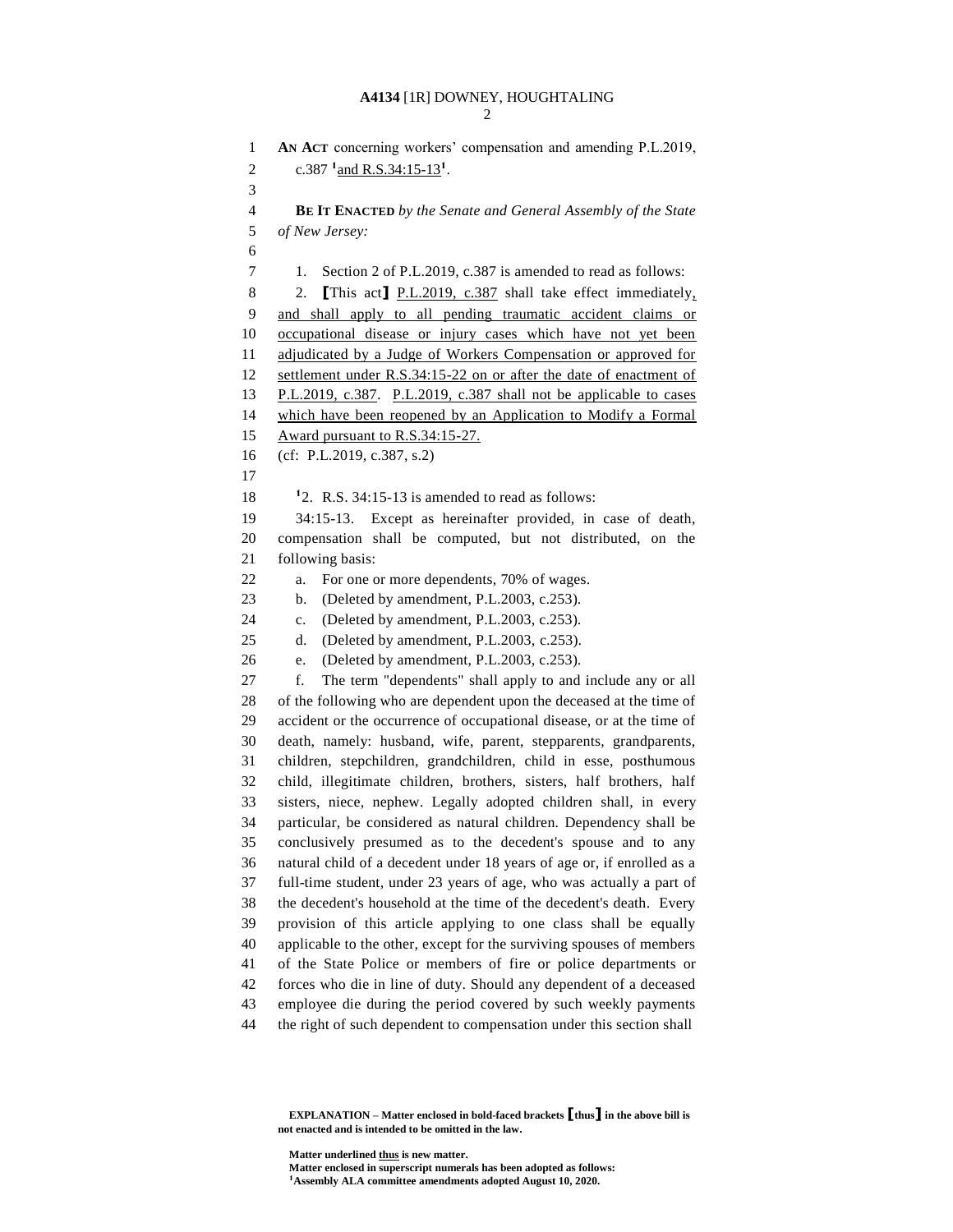#### **A4134** [1R] DOWNEY, HOUGHTALING 3

1 cease, but should the surviving spouse of a deceased employee, 2 other than the surviving spouse of a deceased member of the State 3 Police or member of a fire or police department or force who died 4 in line of duty, remarry during such period and before the total 5 compensation is paid, the spouse shall be entitled to receive the 6 remainder of the compensation which would have been due the 7 spouse had the spouse not remarried, or 100 times the amount of 8 weekly compensation paid immediately preceding the remarriage, 9 whichever is the lesser. If the deceased was a member of the State 10 Police or member of a fire or police department or force who died 11 in the line of duty, the compensation shall be paid to the surviving 12 spouse during the entire period of survivorship, even if the 13 surviving spouse remarries, but the surviving spouse shall not 14 receive a lump sum payment pursuant to this subsection. The 15 foregoing schedule applies only to persons wholly dependent, and 16 in the case of persons only partially dependent, except in the case of 17 the surviving spouse and children who were actually a part of the 18 decedent's household at the time of death, the compensation shall be 19 such proportion of the scheduled percentage as the amounts actually 20 contributed to them by the deceased for their support constituted of 21 his total wages and the provision as to a minimum of 20% of the 22 average weekly wage as set forth in subsection a. of R.S.34:15-12 23 shall not apply to such compensation. In determining the number of 24 dependents, where the deceased employee was a minor, the number 25 of persons dependent upon the deceased employee shall be 26 determined in the same way as if the deceased employee were an 27 adult, notwithstanding any rule of law as to the person entitled to a 28 minor's wages. Nothing in this subsection pertaining to the 29 surviving spouse of a member of the State Police or member of a 30 fire or police department or force who died in the line of duty shall 31 be construed to entitle the surviving spouse to resumed payments of 32 compensation if that surviving spouse received a lump sum payment 33 pursuant to this subsection or remarried prior to the effective date of 34 P.L.2013, c.62. 35 g. Compensation shall be computed upon the foregoing basis. 36 Distribution shall be made among dependents, if more than one, 37 according to the order of the Division of Workers' Compensation, 38 which shall, when applied to for that purpose, determine, upon the 39 facts being presented to it, the proportion to be paid to or on behalf 40 of each dependent according to the relative-dependency. Payment 41 on behalf of infants shall be made to the surviving parent, if any, or 42 to the statutory or testamentary guardian. 43 h. If death results from the accident or occupational disease, 44 whether there be dependents or not, expenses of the last sickness of 45 the deceased employee shall be paid in accordance with the 46 provisions for medical and hospital service as set forth in

47 R.S.34:15-15. In addition, the cost of burial and of a funeral, not to

48 exceed [\$3,500] \$5,000, shall be paid to the dependent or other